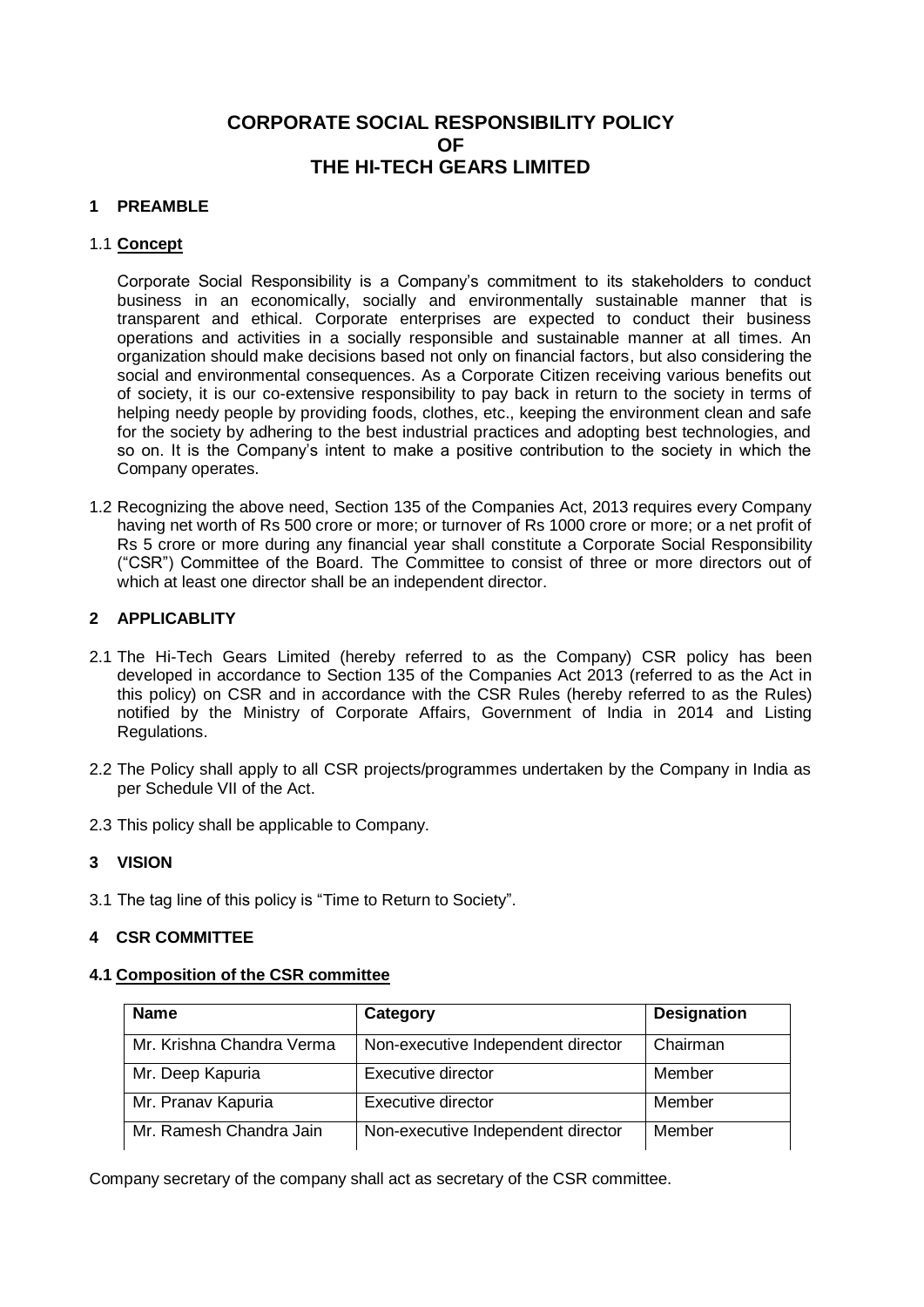# **4.2 Roles & Responsibilities of the CSR Committee**

a. Formulate a Corporate Social Responsibility Policy which shall indicate the activities to be undertaken by the company as specified in Schedule VII of the Companies Act, 2013; b. The amount of expenditure to be incurred on the activities to be undertaken by the company shall be specified in Schedule VII of the Companies Act, 2013;

c. Monitor the Corporate Social Responsibility Policy of the company from time to time;

d. Other activities, as may be undertaken from time to time in accordance with a. to c. above.

#### **4.3 Meetings**

The CSR Committee shall meet as and when deemed necessary to carry out its duties effectively, pursuant to the applicable Rules & requirement of SEBI (LODR) Regulation 2015, wherever applicable.

Company Secretary to give notice of every such meeting to each member.

A meeting of the Corporate Social Responsibility Committee may be convened by the Chairman or any member of the Corporate Social Responsibility Committee, upon simple requisition.

Secretary is required to maintain proper minutes of such meeting.

#### **4.4 Sitting Fees**

The Sitting Fees for attending the meeting shall be determined from time to time by the Board of Directors.

#### **4.5 Quorum**

Quorum of meeting of CSR Committee shall be one third of the total strength or two directors, whichever is higher and the quorum to be in accordance with the applicable Rules & requirement of SEBI (LODR) Regulation 2015, wherever applicable.

#### **4.6 Invitation**

The CSR Committee may invite Executives, Advisors, representatives of Social Organizations, Auditors of the Company and such other person (s) as it may consider necessary to attend the meeting. The Committee may ask their view, if required.

# **5. LIST OF ACTIVITIES**

The Company shall undertake any of the following Activities/ Projects or such other activities/ projects as may be notified by the Ministry of Corporate Affairs from time to time as a part of the Corporate Social Responsibility ("CSR").

The current activities/ projects are defined in schedule VII of the Act as under:

**i.** Eradicating hunger, poverty and malnutrition, promoting preventive health care and sanitation including contribution to the Swach Bharat Kosh set-up by the Central Government for the promotion of sanitation and making available safe drinking water;

**ii.** Promoting education, including special education and employment enhancing vocation skills especially among children, women, elderly and the differently abled and livelihood enhancement projects;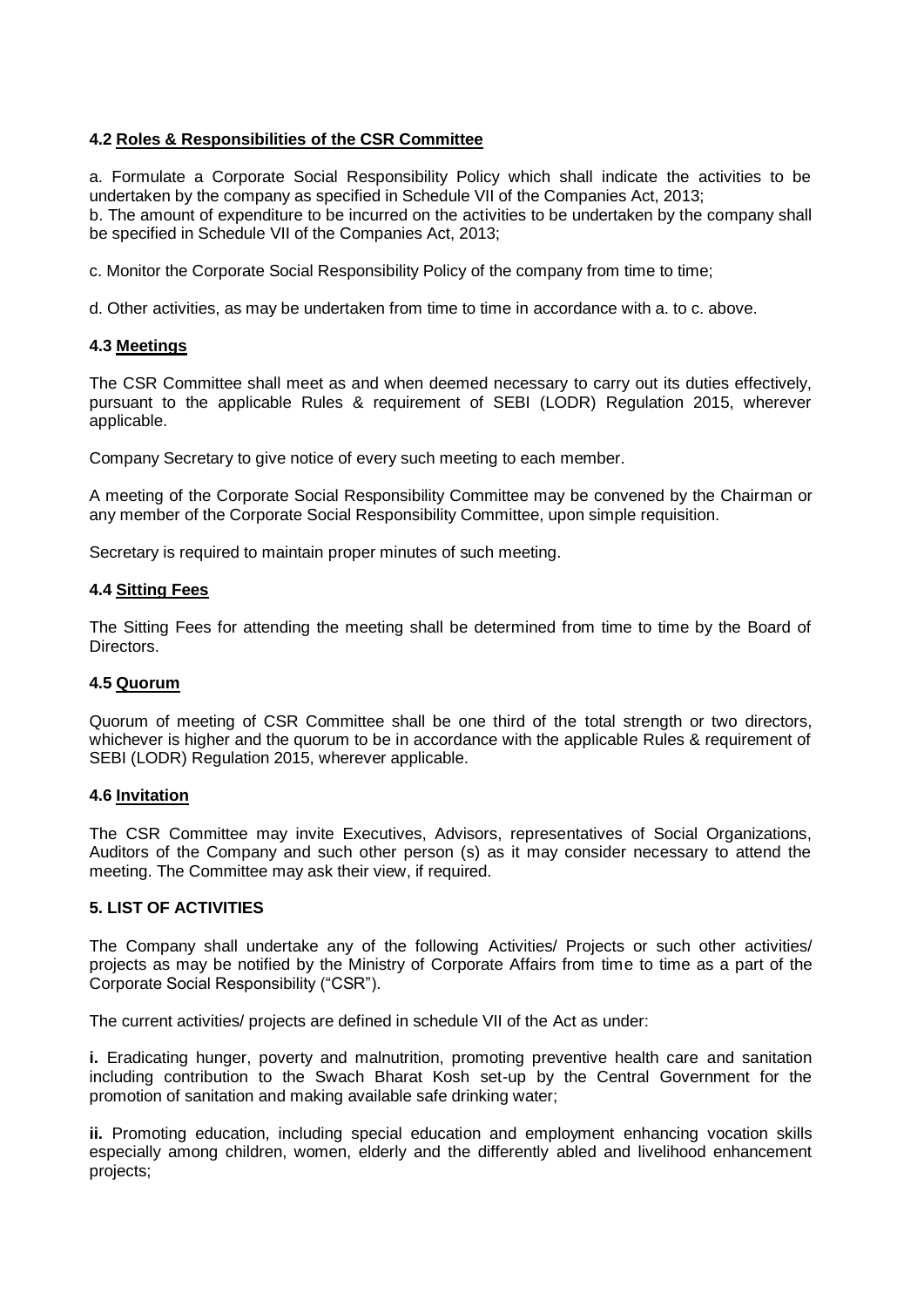**iii.** Promoting gender equality, empowering women, setting up homes and hostels for women and orphans, setting up old age homes, day care centers and such other facilities for senior citizens and measures for reducing inequalities faced by socially and economically backward groups;

**iv.** Ensuring environmental sustainability, ecological balance, protection of flora and fauna, animal welfare, agro forestry, conservation of natural resources and maintaining quality of soil, air and water including contribution to the Clean Ganga Fund set-up by the Central Government for rejuvenation of river Ganga;

**v.** Protection of national heritage, art and culture including restoration of buildings and sites of historical importance and works of art; setting up public libraries;

**vi.** Measures for the benefit of armed forces veterans, war widows and their dependents;

**vii.** Training to promote rural sports, nationally recognised sports, Paralympics and Olympic sports;

**viii.** Contribution to the Prime Minister's National Relief Fund or any other fund set up by the central government for socio-economic development and relief and welfare of the scheduled castes, the scheduled tribes, other backward classes, minorities and women;

**ix.** Contribution or funds provided to technology incubators located within academic institution which are approved by the Central Government;

**x.** Rural development projects;

**xi.** Slum Area development. 'Slum Area' shall mean any area declared as such by the Central Government or any State Government or any other competent authority under any law for the time being in force."

# **6. IMPLEMENTATION OF CSR ACTIVITIES**

**i.** The scope of this policy will extend to activities as stated under Schedule VII of the Companies Act, 2013, as presently in force. The scope of the policy to also include all additional and allied matters, as will be notified by Ministry of Corporate Affairs or such other body, as appointed / notified by Central or State Government, from time to time for this purpose.

**ii.** CSR programs will be undertaken by various work centers i.e. corporate office, units and other business places of the Company in India to the best possible extent within the defined ambit of the identified Project/ Program.

**iii.** The time period/duration over which a particular program will be spread, will depend on its nature, extent of coverage and the intended impact of the program.

**iv.** The Company may undertake CSR Activities through a registered trust or society or any company, established by the Company, its holding or subsidiary Company under Section 8 of the Act for such non-for-profit objectives or through any other Establishment/ Entity/ NGO etc. which fulfills the requirement of the Rules and intent of CSR.

**v.** The Company may collaborate with other companies for undertaking the CSR Activities subject to fulfillment of separate reporting requirements as prescribed in the Companies (Corporate Social Responsibility Policy) Rules, 2014 (the "Rules").

**vi.** If the Company fails to spend, the amount stated hereinabove, then reason for not spending shall be stated in the Directors Report.

**vii.** The process for implementation of CSR Program's will involve the following steps :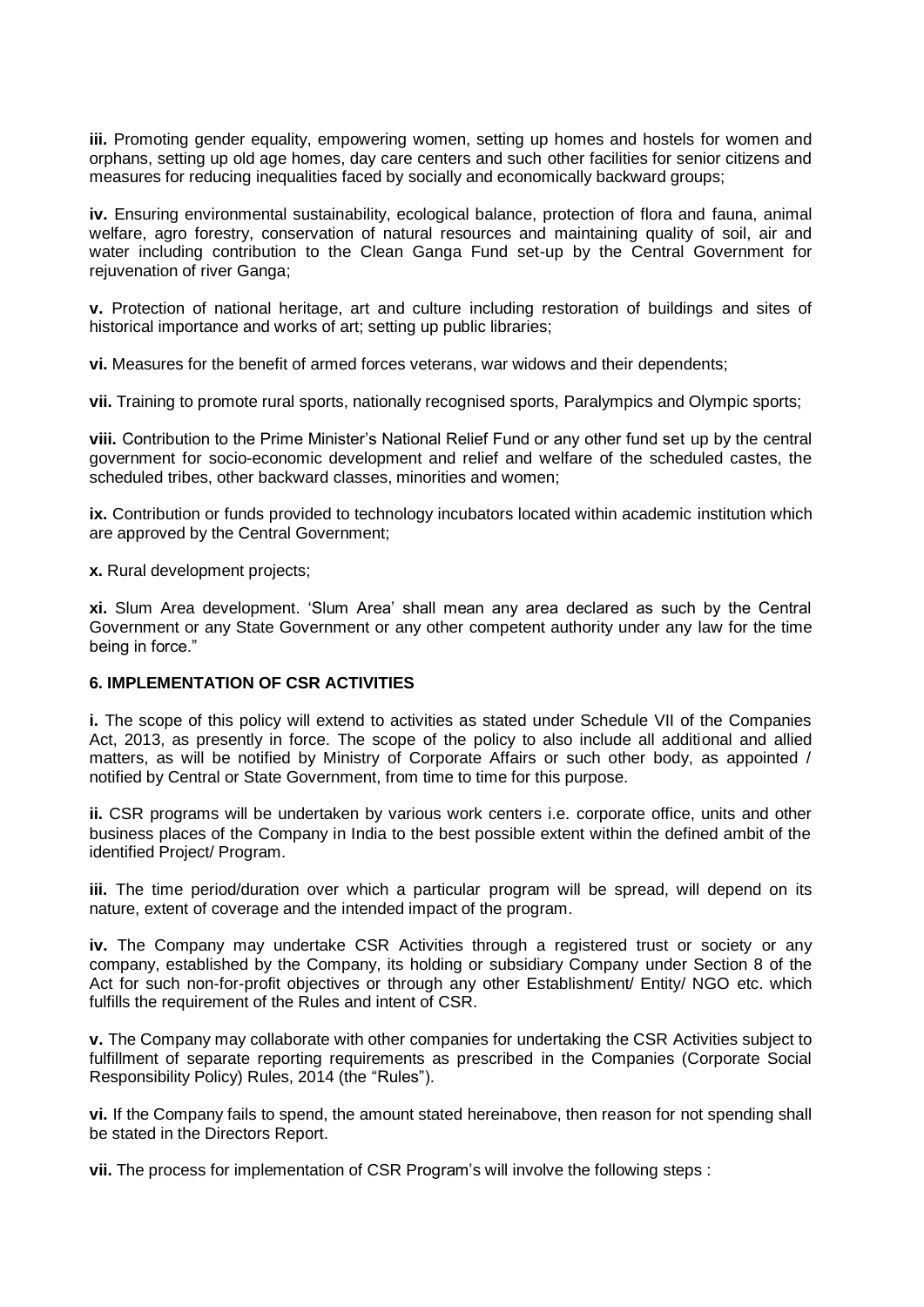# **Identification of Program's/ Projects** will be done by means of the following:

- (a) Need identification Studies by the Senior Management/ professional institutions/agencies.
- (b) Internal need assessment by cross‐functional team at the local level.
- (c) Receipt of proposals/requests from District Administration/local Govt. etc.
- (d) Suggestions from the Board of Directors/senior management level.

# **viii. Project based approach**:

While identifying the Projects/ Program's, all efforts must be made to the extent possible to define the following:

a. Program objectives

b. Baseline survey – It would give the basis on which the outcome of the program would be measured.

- c. Implementation schedules‐ Timelines for milestones of the program will need to be prescribed
- d. Responsibilities and authorities
- e. Major results expected and measurable outcome.

# **7. FOCUS AREA**

The following shall be the focus area, which shall be implemented through the various Projects/ Program's by the name mentioned in Focus Area. However, the activity list of projects is not restricted/ exclusive. It may be extended, subject to the reference to be made to CSR Committee.

#### **7.1 Integrated community development**

Based on community needs assessment and to add value to the resettlement and rehabilitation process.

Elements of these projects to include:

- (a) Supply of potable drinking water through dug wells, hand pumps etc.;
- (b) Assist with rain water harvesting;

(c) Promote sanitation, build or assist in building directly or indirectly toilets for better hygiene and safety of girls/ women;

(d) Facilitate access to electricity using environment friendly technologies such as solar energy;

(e) Facilitate skill development for livelihood and income generation;

(f) Help formation of self-help Groups and promote micro finance initiatives for economic empowerment;

- (g) Improve transport facilities to enhance access to existing services;
- (h) Ensure that children have access to educational facilities;
- (i) Improve health situation of the communities;
- (j) Adopt villages for all round development where feasible and appropriate;
- (k) Respond to any other locally felt need.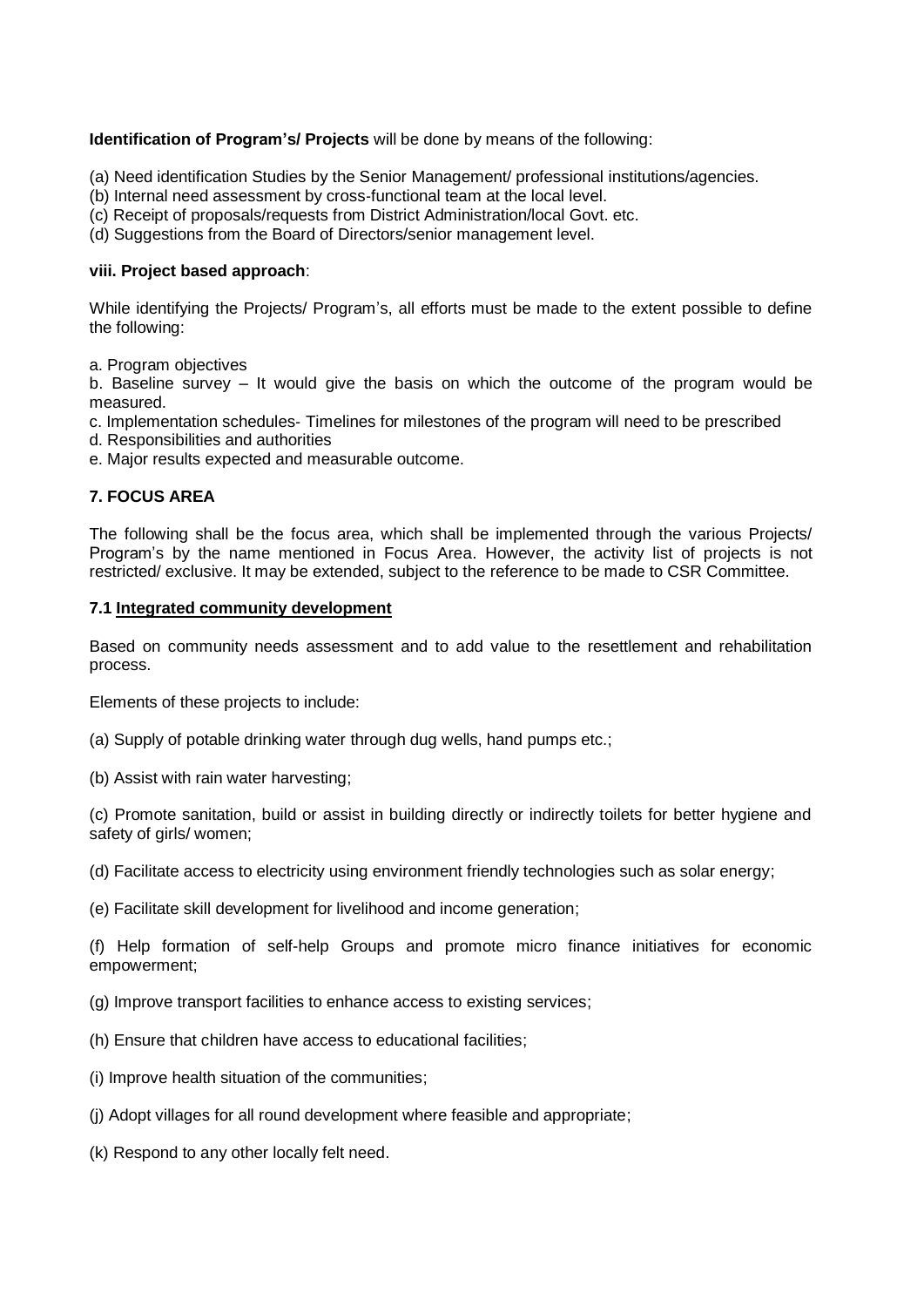# **7.2 Environment**

(a) Raise awareness about environment conservation;

(b) Promote waste management and other environment friendly activities;

(c) Set up and manage paper recycling unit to minimize paper waste and environmental damage;

(d) Develop green belts around the airport where feasible;

(e) Promote social forestry and afforestation;

(f) Design and implement community based projects for energy conservation, pollution reduction and environment protection such as promoting use of solar energy, smokeless cook stoves etc.

# **7.3 Education including Technical Education**

(a) Establish and manage directly or in co-operation with other partners, schools/ institutions for formal & technical education.

(b) Develop, support and maintain educational institutions, vocational, technical training institutes, centers for non-formal education etc. This will include providing grants/ assistance to schools in rural/urban slum areas for necessary infrastructure such as building, electricity, furniture, computers etc.

(c) Provide scholarships or financial support to children from the affected communities who have demonstrated extra-ordinary talent in academics or other skills and belong to socially and economically marginalized communities.

(d) Ensure that underprivileged children are provided access to free education through the existing educational systems managed by the Authority.

(e) Supply study materials (such as books, stationery etc.), sponsorship, grant, lump-sum amount and scholarship to children from the poor, and underprivileged sections.

(f) Provide contribution/ funds to technology incubators located within academic institution which are approved by the Central Government providing funds assistance in any form to Institutions for the furtherance of Research & Development for society, industry and country.

(g) Undertake any other activities that contribute towards promoting the education including technical education and employment enhancing vocational skills of communities through Institutions/ Universities etc.

(h)Respond to any other need for promotion of Education including Technical Education.

# **7.4 Health**

(a) Strengthen health systems to expand coverage of health services with a focus on women, children and disabled persons.

(b) Provide facilities (such as mobile clinics) to enhance access to health care services directly or in partnership with other PSUs, corporate, government schemes etc.

(c) Organize health check up camps, awareness camps, eye camps etc to raise awareness and provide outreach services for locally relevant health issues such as TB, HIV/AIDS, leprosy, cataract etc. Special attention will be given to women, children and elderly persons.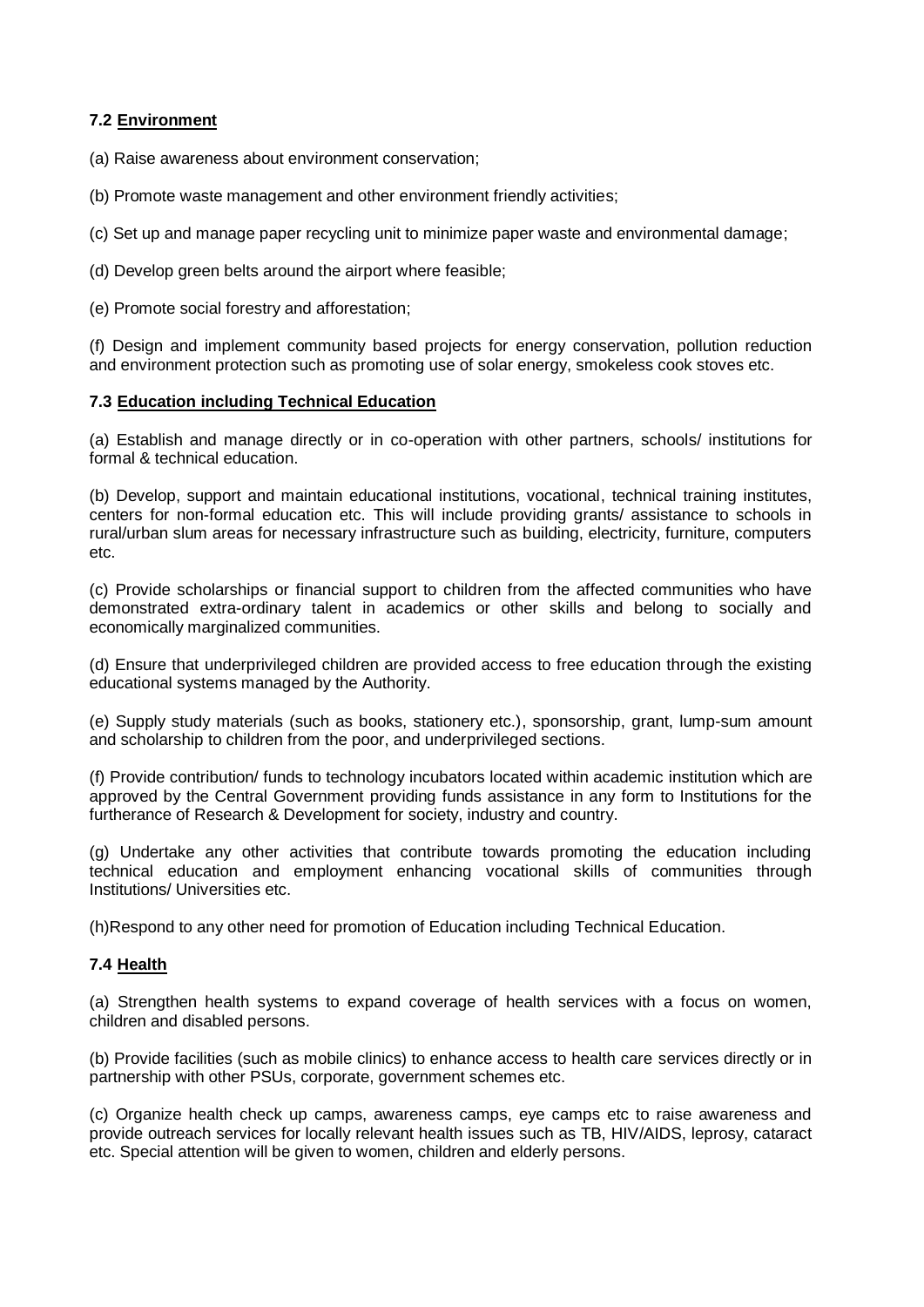(d) In partnership with other private and government providers respond to national health priorities and the Millennium Development Goals.

(e) Design and implement projects that address priority local needs such as drug abuse, alcoholism etc.

(f) Design, produce and distribute relevant health related public information materials and films to propagate important messages to a large audience.

(g) Contribute the lump-sum to Other Entities/ Organizations for the advancement of the medical awareness and provision of facility for poor, deprived, underprivileged and differently abled persons.

#### **7.5 DISASTER MANAGEMENT**

(a) Integrate disaster preparedness and related capacity building into the ongoing initiatives for community development

(b) Actively contribute towards local and national efforts for disaster mitigation

# **7.6. OTHERS**

(a) Identify young talent in various sports and games and support them to achieve their full potential.

(b) Sponsor sporting events in rural/semi urban areas to enable the development of a sporting culture in the country

(c) Sponsor deserving candidates for coaching and training to strengthen their sporting skills.

(d) Respond promptly to any natural calamity such as flood, earthquakes, famines, or the outbreak of a disease and contribute to local and national rehabilitation process, as appropriate.

(e) Empower families of staff and encourage their participation in CSR initiatives; organize sensitization programs, lectures, workshops etc. to ensure a healthy work environment with special focus on making workplaces safer for women.

(f) Make arrangement for crèches for children of contractual laborer's.

# **8. MONITORING AND REPORTING FRAMEWORK**

The Hi-Tech Gears Limited's CSR Committee shall monitor the implementation of the CSR Policy through periodic reviews of the activities of CSR. The CSR Committee will present Company's annual budgets and list of programs, projects, and activities to the Board for its approval. In compliance with the Act and to ensure funds spent on CSR programs are creating the desired impact on the ground a comprehensive Monitoring and Reporting framework will be put in place. Thereafter, CSR Committee will report to the Board about the CSR expenditure throughout the year.

#### **9. GENERAL**

a. In case of any doubt with regard to any provision of the policy and also in respect of matters not covered herein, a reference to be made to CSR Committee. In all such matters, the interpretation & decision of the Committee shall be final.

b. Any or all provisions of the CSR Policy would be subject to revision/amendment in accordance with the guidelines on the subject as may be issued from Government, from time to time.

c. The CSR Committee reserves the right to modify, add, or amend any of provisions of this Policy subject to approval of the Board.